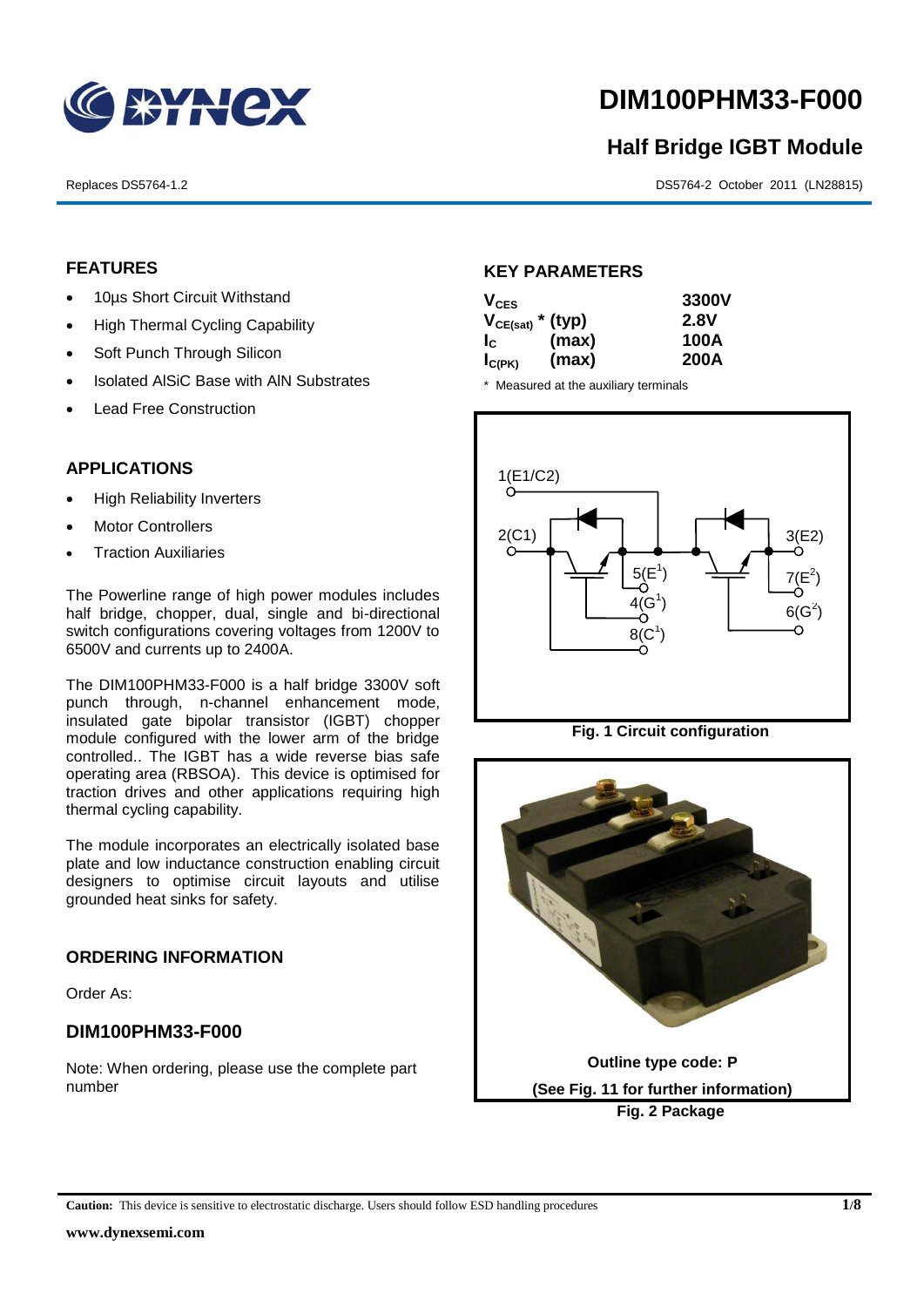# **ABSOLUTE MAXIMUM RATINGS**

Stresses above those listed under 'Absolute Maximum Ratings' may cause permanent damage to the device. In extreme conditions, as with all semiconductors, this may include potentially hazardous rupture of the package. Appropriate safety precautions should always be followed. Exposure to Absolute Maximum Ratings may affect device reliability.

## **Tcase = 25°C unless stated otherwise**

| Symbol           | <b>Parameter</b>                  | <b>Test Conditions</b>                                   | Max. | <b>Units</b> |
|------------------|-----------------------------------|----------------------------------------------------------|------|--------------|
| $V_{CES}$        | Collector-emitter voltage         | $V_{GF} = 0V$                                            | 3300 | $\vee$       |
| $V_{GES}$        | Gate-emitter voltage              |                                                          | ±20  | V            |
| $I_{\rm C}$      | Continuous collector current      | $T_{\text{case}} = 90^{\circ}$ C                         | 100  | A            |
| $I_{C(PK)}$      | Peak collector current            | 1ms, $T_{\text{case}} = 115^{\circ}$ C                   | 200  | A            |
| $P_{\text{max}}$ | Max. transistor power dissipation | $T_{\text{case}} = 25^{\circ}C$ , $T_i = 150^{\circ}C$   | 1.3  | kW           |
| $l^2t$           | Diode $I2t$ value                 | $V_R = 0$ , $t_p = 10$ ms, T <sub>i</sub> = 125°C        | 5    | $kA^2s$      |
| $V_{\sf isol}$   | Isolation voltage - per module    | Commoned terminals to base plate.<br>AC RMS, 1 min, 50Hz | 6000 | $\vee$       |
| $Q_{PD}$         | Partial discharge - per module    | IEC1287, $V_1 = 3500V$ , $V_2 = 2600V$ , 50Hz RMS        | 10   | рC           |

# **THERMAL AND MECHANICAL RATINGS**

| Internal insulation material:     | AIN              |
|-----------------------------------|------------------|
| Baseplate material:               | <b>AISiC</b>     |
| Creepage distance:                | 33mm             |
| Clearance:                        | 20 <sub>mm</sub> |
| CTI (Comparative Tracking Index): | $\geq$ 350       |

| Symbol                     | <b>Parameter</b>                                      | <b>Test Conditions</b>                        | Min   | Typ.                     | <b>Max</b> | <b>Units</b> |
|----------------------------|-------------------------------------------------------|-----------------------------------------------|-------|--------------------------|------------|--------------|
| $R_{th(j-c)}$              | Thermal resistance - transistor                       | Continuous dissipation -<br>junction to case  |       |                          | 96         | °C/kW        |
| $R_{th(j-c)}$              | Thermal resistance - Diode                            | Continuous dissipation -<br>junction to case  |       | ۰                        | 192        | °C/kW        |
| $R_{th(c-h)}$              | Thermal resistance -<br>case to heatsink (per module) | Mounting torque 5Nm<br>(with mounting grease) |       | ۰                        | 16         | °C/kW        |
| $\mathsf{T}_{\mathsf{i}}$  | Junction temperature                                  | Transistor                                    |       | ۰                        | 150        | $^{\circ}C$  |
|                            |                                                       | Diode                                         |       | ۰                        | 125        | $^{\circ}C$  |
| ${\mathsf T}_{\text{stg}}$ | Storage temperature range                             | ٠                                             | $-40$ | ۰                        | 125        | $^{\circ}C$  |
|                            |                                                       | Mounting - M6                                 | -     | $\overline{\phantom{0}}$ | 5          | Nm           |
|                            | Screw torque                                          | Electrical connections - M5                   | ۰     |                          | 4          | Nm           |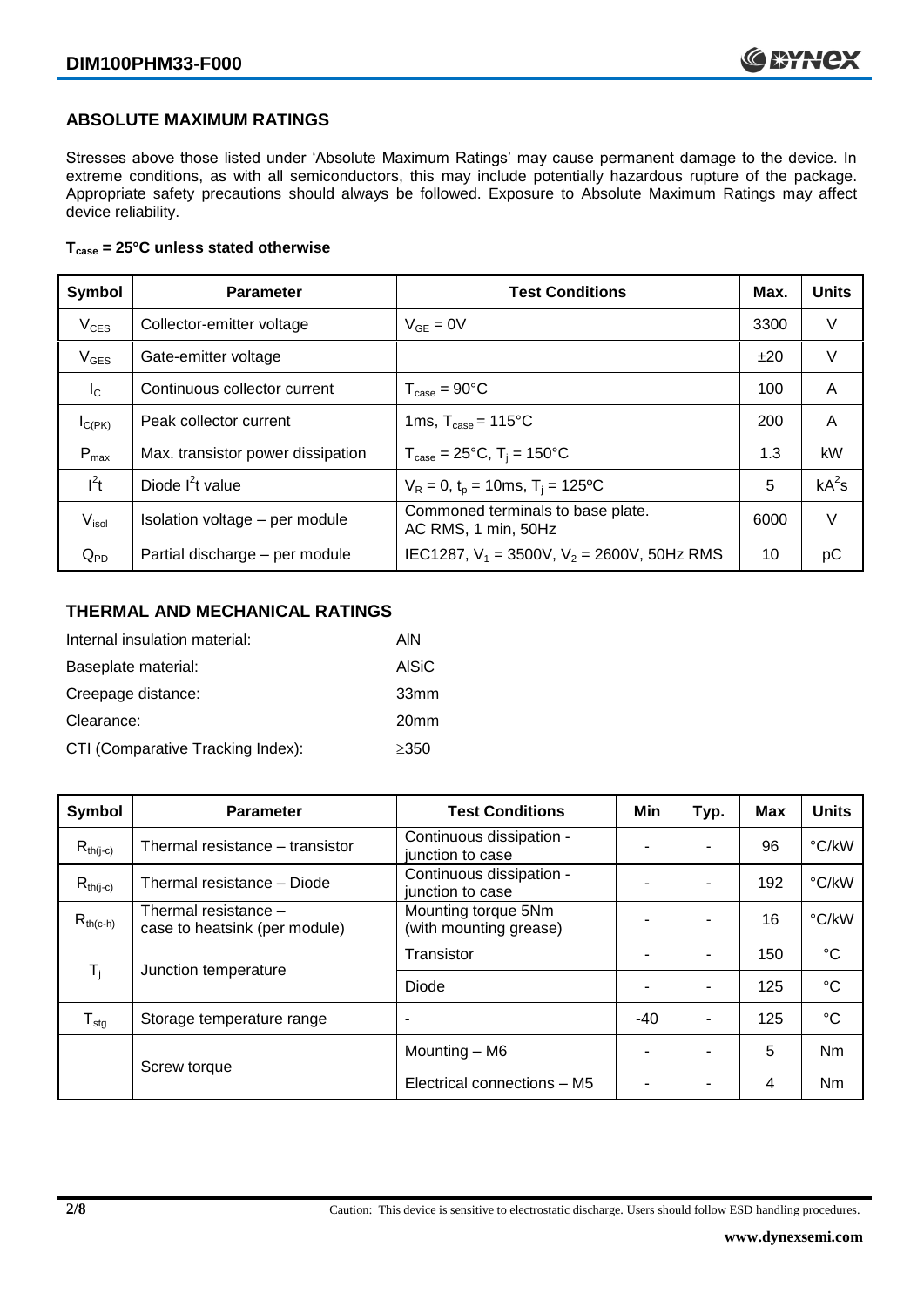# **ELECTRICAL CHARACTERISTICS**

# **Tcase = 25°C unless stated otherwise.**

| Symbol             | <b>Parameter</b>                       | <b>Test Conditions</b>                                                                                                                           | Min | <b>Typ</b> | Max | <b>Units</b> |
|--------------------|----------------------------------------|--------------------------------------------------------------------------------------------------------------------------------------------------|-----|------------|-----|--------------|
| $I_{\text{CES}}$   | Collector cut-off current              | $V_{GF} = 0V$ , $V_{CE} = V_{CES}$                                                                                                               |     |            | 1   | mA           |
|                    |                                        | $V_{GF} = 0V$ , $V_{CF} = V_{CES}$ , $T_{case} = 125^{\circ}C$                                                                                   |     |            | 8   | mA           |
| $I_{\text{GES}}$   | Gate leakage current                   | $V_{GF} = \pm 20V$ , $V_{CF} = 0V$                                                                                                               |     | 400        |     | nA           |
| $V_{GE(TH)}$       | Gate threshold voltage                 | $I_C = 10mA$ , $V_{GE} = V_{CE}$                                                                                                                 | 5.5 | 6.5        | 7.0 | $\vee$       |
|                    | Collector-emitter                      | $V_{GE}$ = 15V, $I_C$ = 100A                                                                                                                     |     | 2.8        |     | V            |
| $V_{CE(sat)}$      | saturation voltage                     | $V_{GE}$ = 15V, $I_C$ = 100A, $T_i$ = 125°C                                                                                                      |     | 3.6        |     | V            |
| $I_F$              | Diode forward current                  | DC                                                                                                                                               |     | 100        |     | A            |
| $I_{FM}$           | Diode maximum forward<br>current       | $t_{p} = 1$ ms                                                                                                                                   |     | 200        |     | A            |
| $V_F$ <sup>†</sup> |                                        | $I_F = 100A$                                                                                                                                     |     | 2.9        |     | $\vee$       |
|                    | Diode forward voltage                  | $I_F = 100A$ , T <sub>i</sub> = 125°C                                                                                                            |     | 3.0        |     | $\vee$       |
| $C_{\text{ies}}$   | Input capacitance                      | $V_{CE} = 25V$ , $V_{GE} = 0V$ , f = 1MHz                                                                                                        |     | 18         |     | nF           |
| $Q_q$              | Gate charge                            | ±15V                                                                                                                                             |     | 2.5        |     | μC           |
| $C_{res}$          | Reverse transfer capacitance           | $V_{CE} = 25V$ , $V_{GE} = 0V$ , f = 1MHz                                                                                                        |     | 0.28       |     | nF           |
| $L_M$              | Module inductance                      |                                                                                                                                                  |     | 40         |     | nH           |
| $R_{INT}$          | Internal transistor resistance         |                                                                                                                                                  |     | 540        |     | $\mu\Omega$  |
| SC <sub>Data</sub> | Short circuit current, I <sub>SC</sub> | $T_i = 125$ °C, $V_{CC} = 2500V$<br>$t_p \le 10 \mu s$ , $V_{GE} \le 15 V$<br>$V_{CE \text{ (max)}} = V_{CES} - L^* \times dl/dt$<br>IEC 60747-9 |     | 470        |     | A            |

#### **Note:**

† Measured at the the auxiliary terminals

\* L is the circuit inductance  $+ L_M$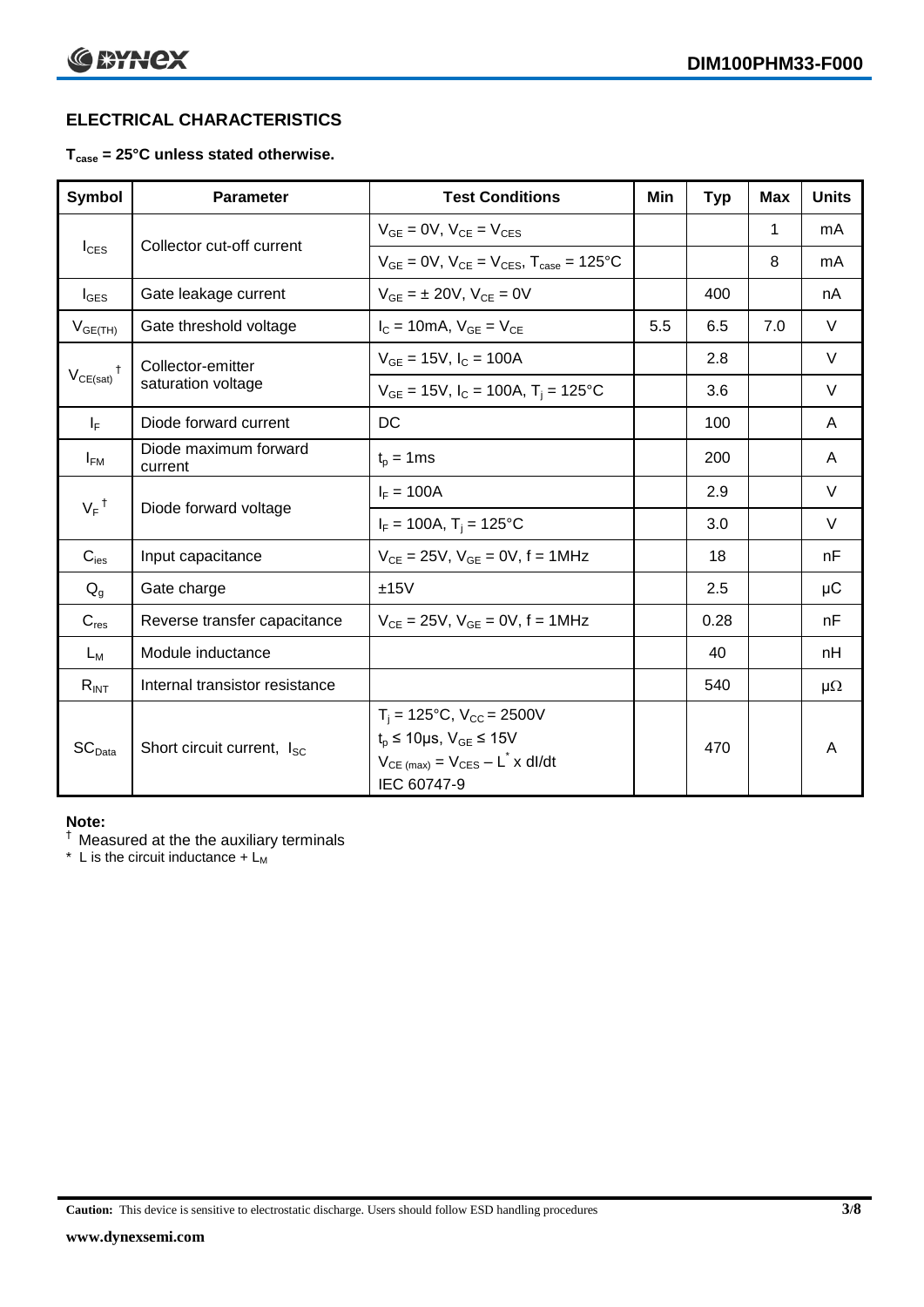# **ELECTRICAL CHARACTERISTICS**

**Tcase = 25°C unless stated otherwise**

| <b>Symbol</b>      | <b>Parameter</b>               | <b>Test Conditions</b>                                                                         |                                                      | Min | Typ. | <b>Max</b> | <b>Units</b> |
|--------------------|--------------------------------|------------------------------------------------------------------------------------------------|------------------------------------------------------|-----|------|------------|--------------|
| $\rm t_{d(off)}$   | Turn-off delay time            | $I_c = 100A$<br>$V_{GE} = \pm 15V$<br>$V_{CE} = 1800V$<br>$C_{qe} = 33nF$<br>$L_s \sim 100$ nH | $R_{G(ON)} = 33\Omega$<br>$R_{G(OFF)} = 33\Omega$    |     | 1.95 |            | μs           |
| $t_{\rm f}$        | <b>Fall time</b>               |                                                                                                |                                                      |     | 170  |            | ns           |
| $E_{\mathsf{OFF}}$ | Turn-off energy loss           |                                                                                                |                                                      |     | 110  |            | mJ           |
| $t_{d(on)}$        | Turn-on delay time             |                                                                                                |                                                      |     | 1180 |            | ns           |
| $t_{r}$            | Rise time                      |                                                                                                |                                                      |     | 225  |            | ns           |
| $E_{ON}$           | Turn-on energy loss            |                                                                                                | $R_{G(ON)} = 16.5\Omega,$<br>$R_{G(OFF)} = 33\Omega$ |     | 150  |            | mJ           |
| $Q_{rr}$           | Diode reverse recovery charge  | $I_F = 100A$                                                                                   |                                                      |     | 40   |            | $\mu$ C      |
| $I_{rr}$           | Diode reverse recovery current | $V_{CE} = 1800V$                                                                               |                                                      |     | 75   |            | A            |
| $E_{rec}$          | Diode reverse recovery energy  | $dl_F/dt = 800A/\mu s$                                                                         |                                                      |     | 40   |            | mJ           |

# **Tcase = 125°C unless stated otherwise**

| Symbol              | <b>Parameter</b>               |                                                                                                  | <b>Test Conditions</b>                               | Min | Typ. | <b>Max</b> | <b>Units</b> |
|---------------------|--------------------------------|--------------------------------------------------------------------------------------------------|------------------------------------------------------|-----|------|------------|--------------|
| $t_{d(\text{off})}$ | Turn-off delay time            | $I_{C} = 100A$<br>$V_{GE} = \pm 15V$<br>$V_{CE} = 1800V$<br>$C_{qe} = 33nF$<br>$L_s \sim 100$ nH | $R_{G(ON)} = 33\Omega$<br>$R_{G(OFF)} = 33\Omega$    |     | 2200 |            | μs           |
| $t_{\rm f}$         | Fall time                      |                                                                                                  |                                                      |     | 190  |            | ns           |
| $E_{OFF}$           | Turn-off energy loss           |                                                                                                  |                                                      |     | 135  |            | mJ           |
| $t_{d(on)}$         | Turn-on delay time             |                                                                                                  |                                                      |     | 1150 |            | ns           |
| $t_{r}$             | Rise time                      |                                                                                                  |                                                      |     | 280  |            | ns           |
| $E_{ON}$            | Turn-on energy loss            |                                                                                                  | $R_{G(ON)} = 16.5\Omega,$<br>$R_{G(OFF)} = 33\Omega$ |     | 200  |            | mJ           |
| $Q_{rr}$            | Diode reverse recovery charge  | $I_F = 100A$                                                                                     |                                                      |     | 65   |            | $\mu$ C      |
| $I_{rr}$            | Diode reverse recovery current |                                                                                                  | $V_{CE} = 1800V$                                     |     | 85   |            | A            |
| $E_{rec}$           | Diode reverse recovery energy  | $dl_F/dt = 800A/\mu s$                                                                           |                                                      |     | 65   |            | mJ           |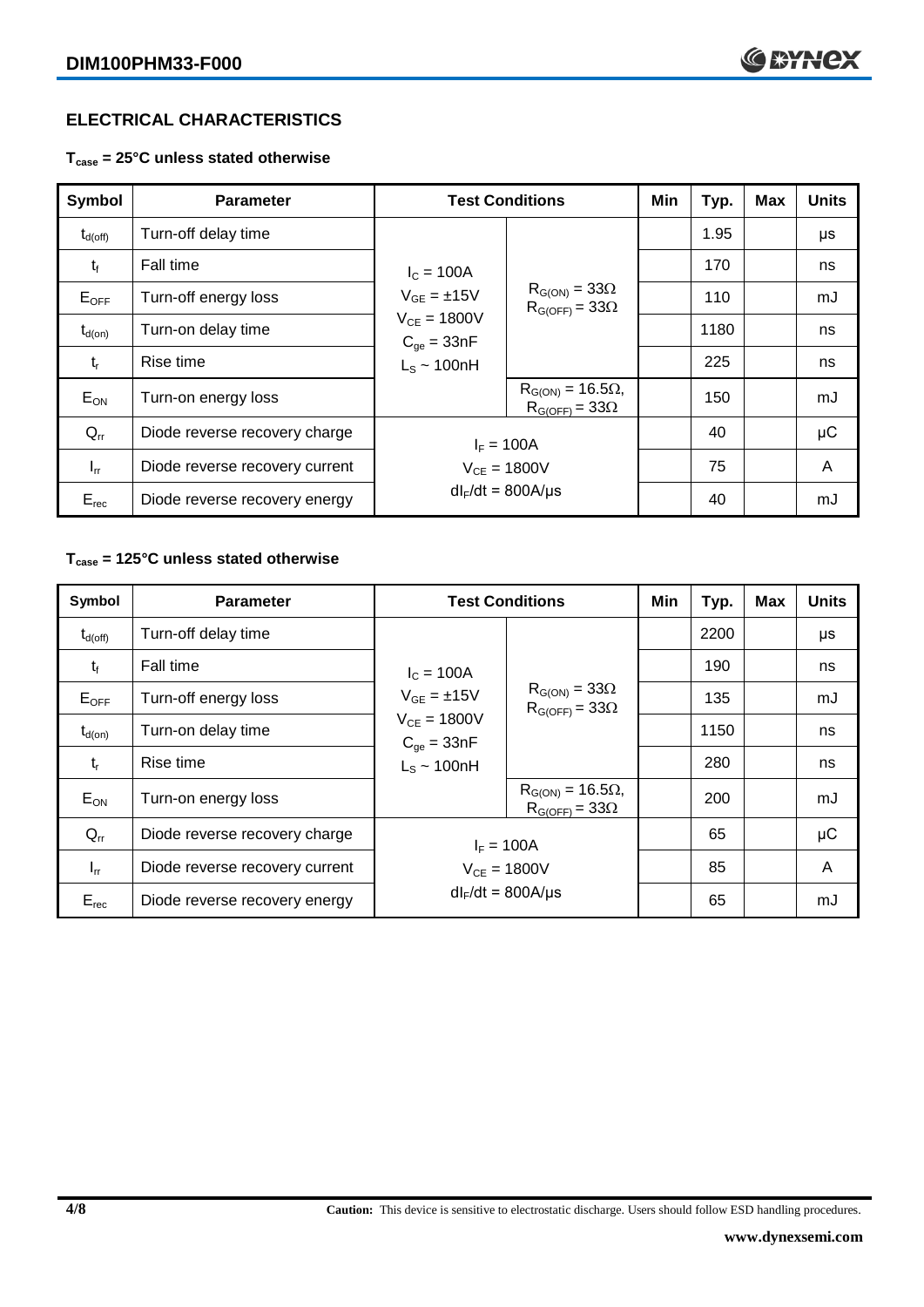

**Caution:** This device is sensitive to electrostatic discharge. Users should follow ESD handling procedures **5/8**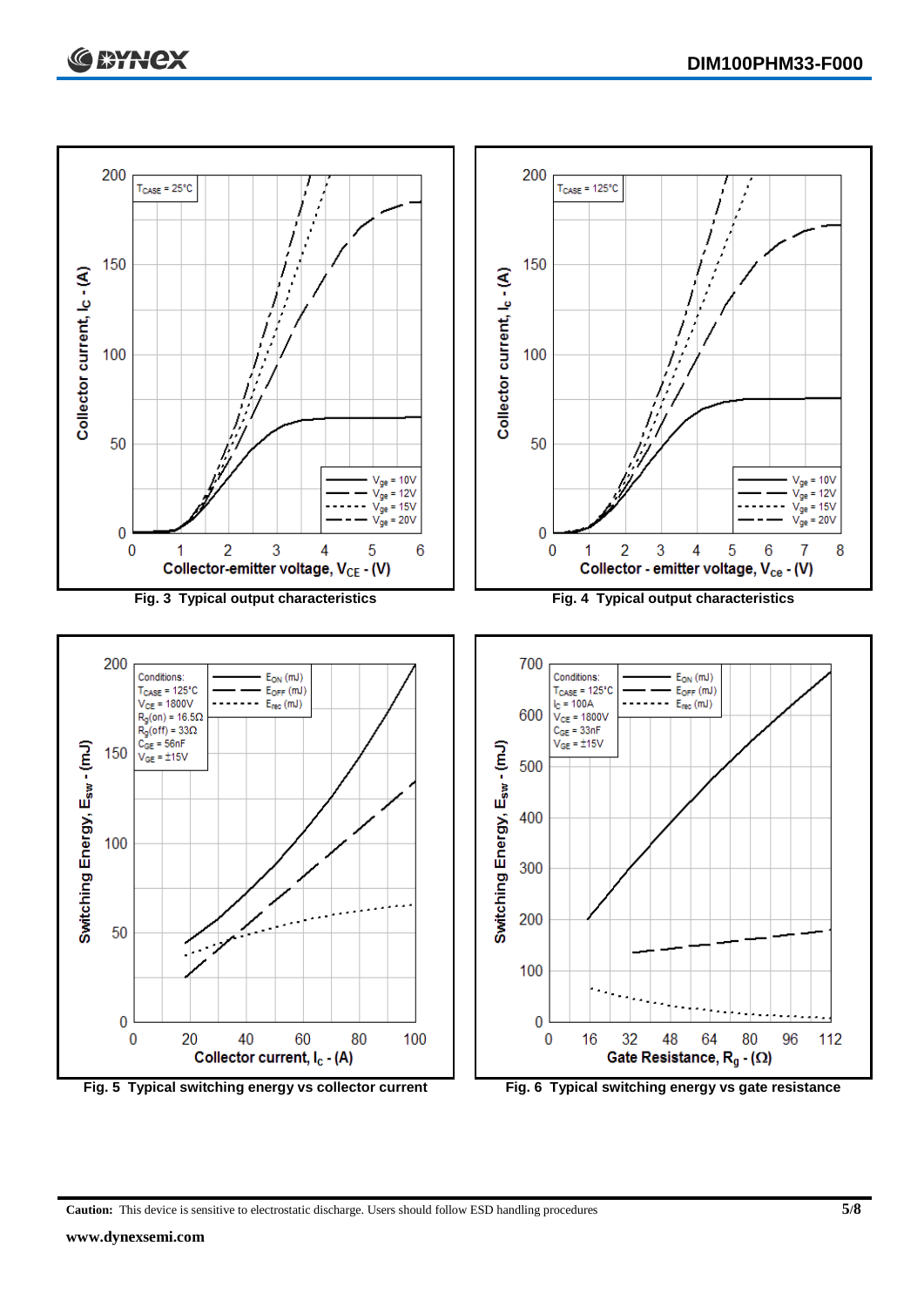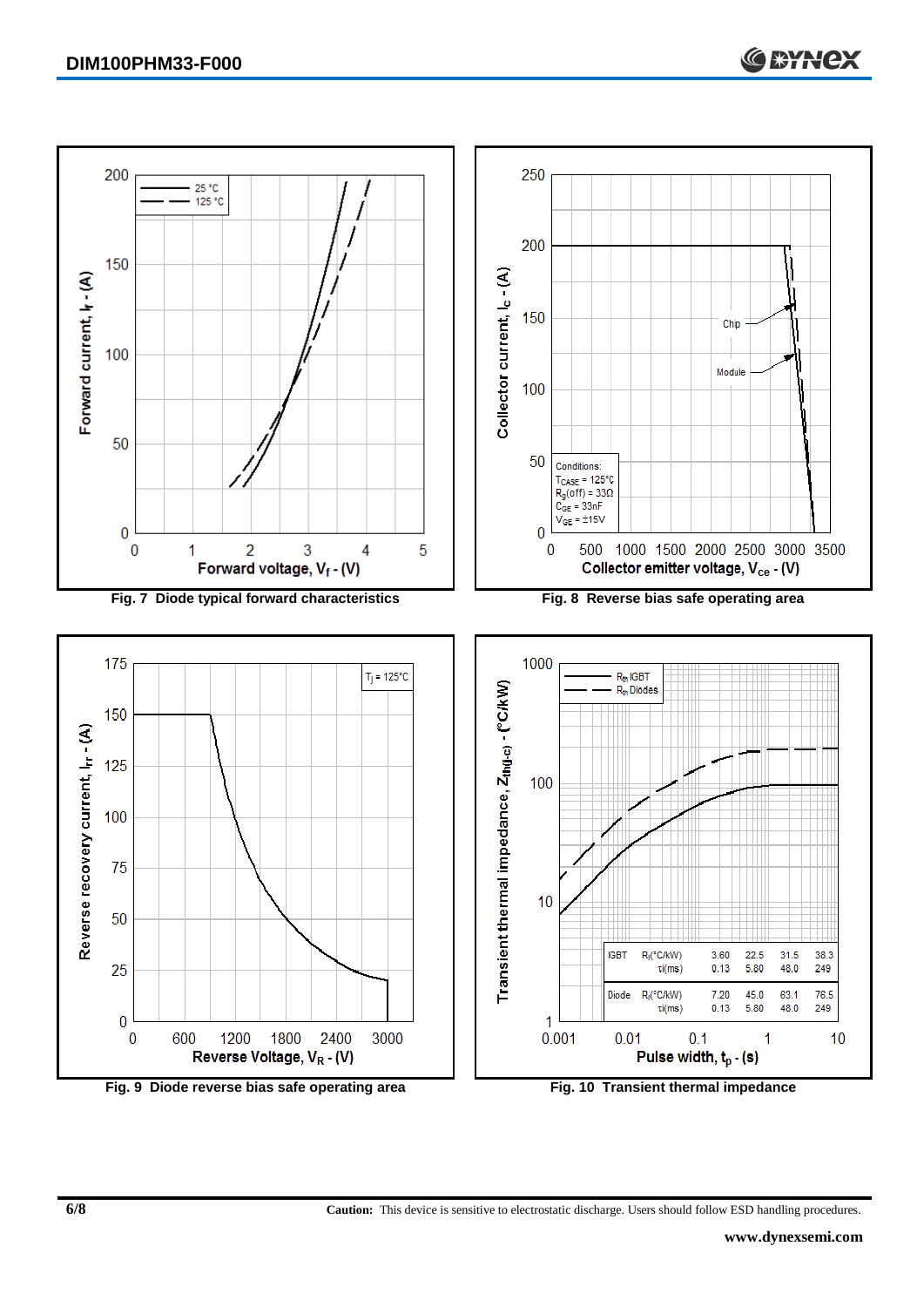

# **PACKAGE DETAILS**

For further package information, please visit our website or contact Customer Services. All dimensions in mm, unless stated otherwise. **DO NOT SCALE.**



**Caution:** This device is sensitive to electrostatic discharge. Users should follow ESD handling procedures **7/8**